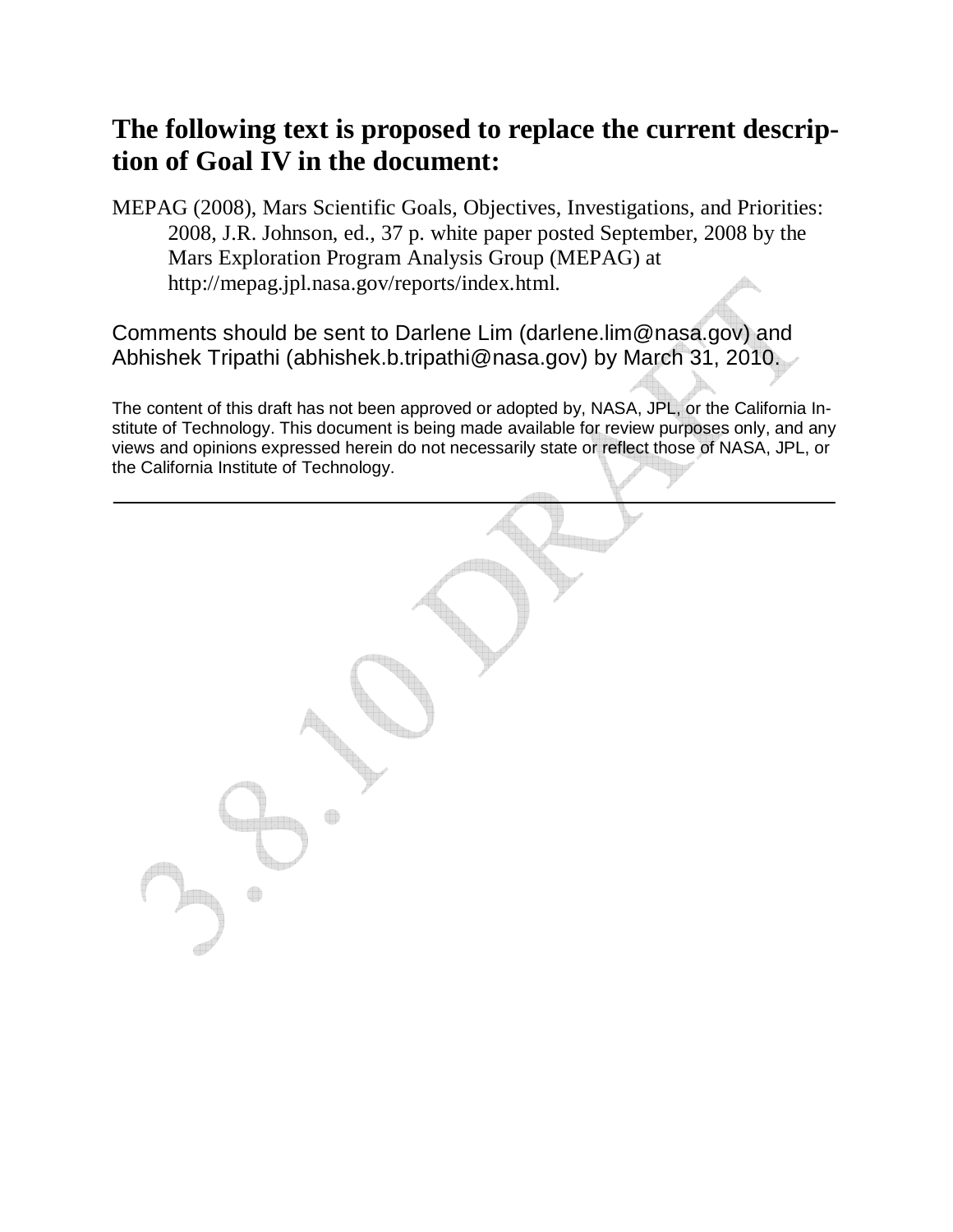# **IV. GOAL: PREPARE FOR HUMAN EXPLORATION**

## Introduction

Goal IV refers to the use of robotic flight missions (to Mars) to prepare for the first human missions (or set of missions) to Mars. Robotic missions serve as logical precursors to eventual human exploration of space. In the same way that the Lunar Orbiters, Ranger and Surveyor landers paved the way for the Apollo Moon landings, a series of robotic Mars Exploration Program missions is charting the course for the future robotic-assisted human exploration of Mars.

It is obvious that preparing for the human exploration of Mars will involve precursor activities in several venues, including on Earth (e.g., in laboratories, in computers, and in field analogs), in low Earth orbit (including the International Space Station), and probably on nearby celestial objects such as the Moon and asteroids. Although all are important, the scope of this document is limited to precursor activity related to the Mars flight program. Connectivity between all of this precursor activity needs to be maintained separately.

Also recommended to be maintained separately is a technology demonstration roadmap which may utilize the above venues, as well as Mars itself, to prove critical technologies in a "flightlike" environment. Demonstrating technologies necessary to conduct a human mission to Mars is a necessary part of the forward path and can be considered complementary to the required science data cited in this document..

After the first human mission (or set of human missions) to Mars, many people believe that our goal will evolve to achieving sustained human presence on Mars. To give this a name, we refer to this as Goal IV+ (see also Drake et al., 2009). Note that some activities associated with Goal IV (preparation for the first crewed mission) may also support Goal IV+. Although Goal IV+ is a useful concept to help organize potential long-range thinking, it is so far in the future that it does not affect the near term Mars flight priorities, and it is not discussed further in this document.

# History, this revision

The last major revision of Goal IV was in 2005, as the culmination of some concentrated planning carried out in 2004-2005 that was launched by the 2004 National Vision for Space Exploration. Two parallel MEPAG study teams prepared major reports (Beaty et al., 2005; Hinners et al., 2005) that became the foundation of Goal IV Objective A (a prioritized listing of the investigations and measurements of Mars needed to safely and effectively carry out the first human missin to Mars), and Goal IV Objective B (a roadmap of the demonstrations of critical technologies and establishment of martian infrastructure as part of the build up to the first human mission), respectively. More recently, a list of mission critical atmospheric measurements that would reduce mission risk and enhance overall science return that was previously carried in Goal II was added as Objective C.

The 2010 revision of Goal IV is based on analysis conducted over a period of about four months in 2009-2010 by Lim et al. (2010). It considers both (1) new scientific and exploration data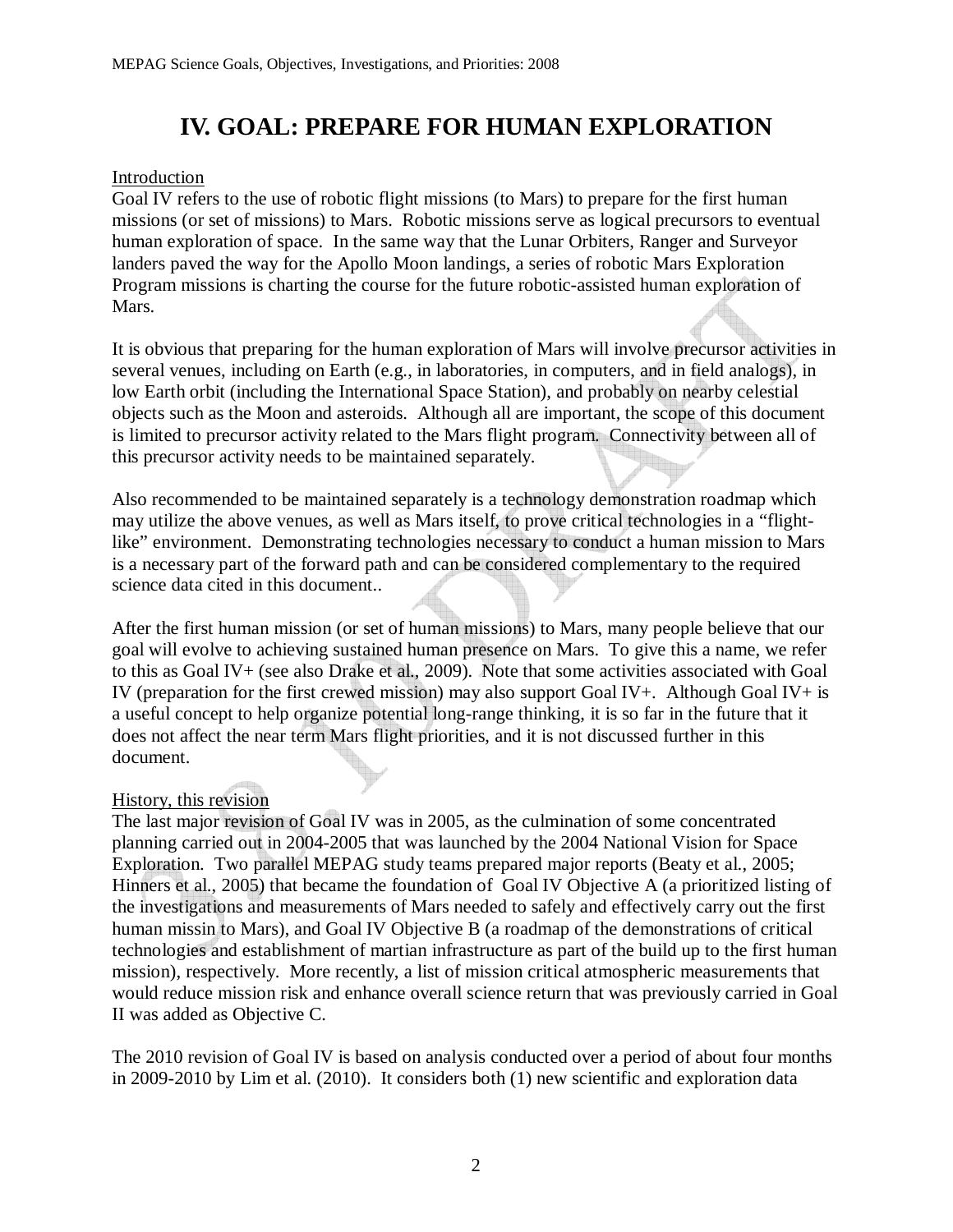about Mars and (2) planning information related to the Design Reference Architecture (DRA) 5.0 document which was released in late 2009.

- Objective A, which is organized into a prioritized list of investigations, has been updated. This structure is parallel to that of all of the objectives in Goals I, II, and III.
- Former Objective B has been removed, because it is not a good fit with the overall structure and purpose of the MEPAG Goals Document. The planning information contained in former Objective B is critical, as it consists of an integrated roadmap of the sequence of missions that establish the necessary technology and infrastructure that must be present before the first human landing. However, this roadmap is best maintained as a separate document in order to give it greater visibility. For example, the content formerly in Objective B was not something that could be prioritized in the same way that flight investigations can—to first order, EVERYTHING on a roadmap needs to be done and in a certain order. We recommend establishing this as an additional living "sister" document maintained by MEPAG. The periodic maintenance of this document will allow consideration of specific target dates as they evolve with time, and connection to specific NASA initiatives as they become available.
- Former Objective C, which relates to a set of atmospheric measurements, has been merged into Investigation IVA-1B ("Determine the atmospheric fluid variations from ground to >90 km that affect Aerocapture, Aerobraking, EDL and TAO including both ambient conditions and dust storms"). There was an unnecessary high degree of overlap between the two, and this resolves a complication in the logical structure.

## Priorities

Goal IV addresses issues that have relatively specific metrics related to increasing the safety, decreasing the cost, and increasing the performance of the first crewed mission to Mars. In this respect, Goal IV differs significantly from Goals I-III, all of which relate to answering scientific questions. Priorities among the multiple investigations in Objective A were determined by first assessing the impact of new (since the last revision) data relevant to each investigation, followed by assessing the value of new precursor data against two criteria:

- 1. Impact of new precursor data on mission design
	- MISSION ENABLING: Data that engineers and designers absolutely need and could not reasonably perform a human Mars mission without (as bound by physics)
	- MAJOR: Data that would help greatly reduce cost or increase performance of major elements of the architecture and help meet the most important mission **objectives**
	- SIGNIFICANT: Data that could reduce cost, increase performance, help increase science return, or prevent "over-engineering"
- 2. Impact of new precursor data on risk reduction.
	- LOSS OF CREW/ PUBLIC SAFETY
	- LOSS OF MISSION
	- LOSS OF MAJOR MISSION OBJECTIVE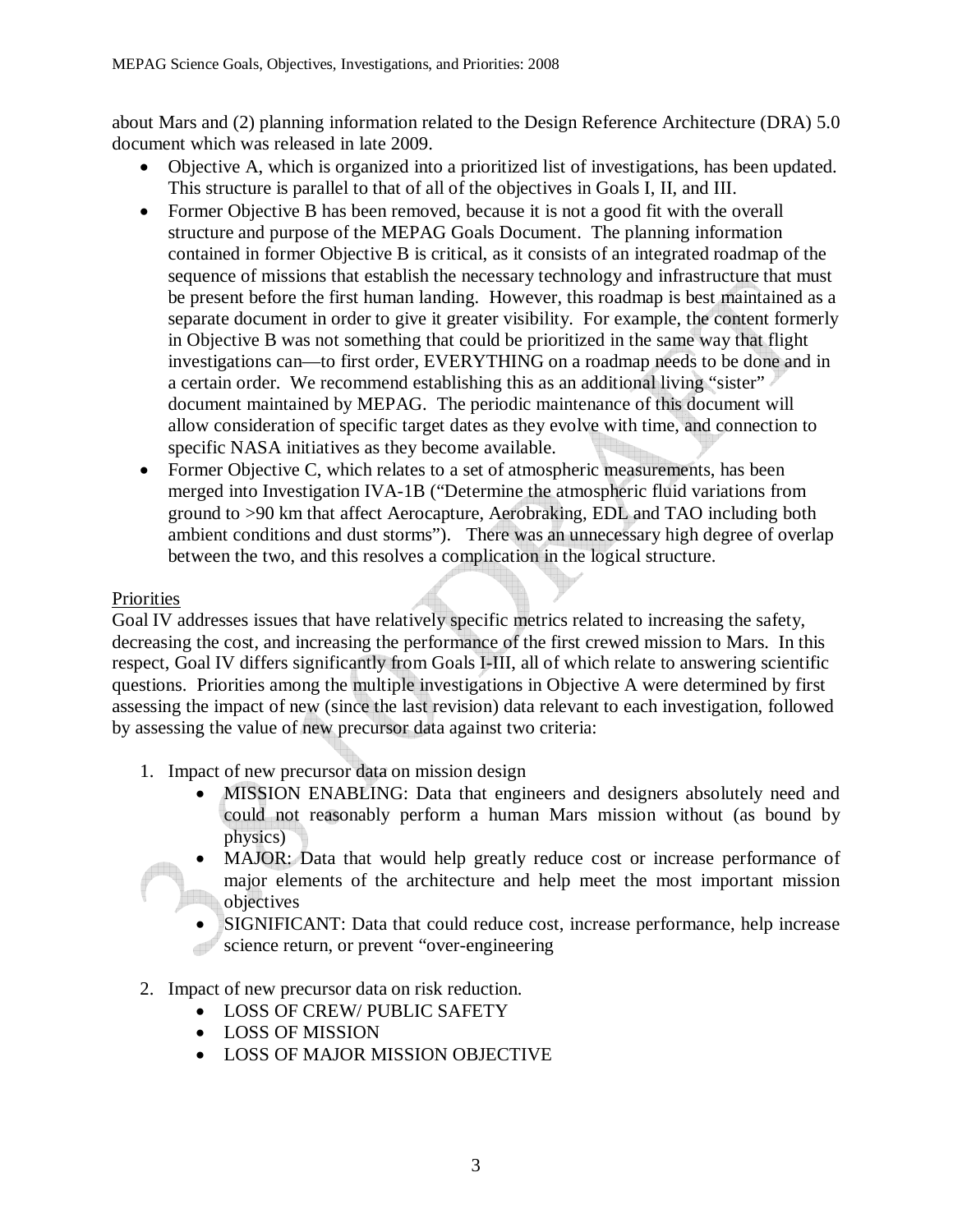#### References

- Beaty, D.W., Snook, K., Allen, C.C., Eppler, D., Farrell, W.M., Heldmann, J., Metzger, P., Peach, L., Wagner, S.A., and Zeitlin, C., (2005). An Analysis of the Precursor Measurements of Mars Needed to Reduce the Risk of the First Human Missions to Mars. Unpublished white paper, 77 p, posted June 2005 by the Mars Exploration Program Analysis Group (MEPAG) at http://mepag.jpl.nasa.gov/reports/index.html.
- Drake, B.G, editor, (2009). NASA/SP-209-566, Mars Design Reference Architecture 5.0, 83p document posted July, 2009 by the Mars Architecture Steering Group at http://www.nasa.gov/pdf/373665main\_NASA-SP-2009-566.pdf
- Hinners, N.W., Braun, R.D., Joosten, K.B., Kohlhase, C.E., and Powell, R.W., (2005), Report of the MEPAG Mars Human Precursor Science Steering Group Technology Demonstration and Infrastructure Emplacement (TI) Sub-Group, 24 p. document posted July, 2005 by the Mars Exploration Program Analysis Group (MEPAG) at http://mepag.jpl.nasa.gov/reports/index.html.
- Lim, D., Tripathi, A.B., Beaty, D.W., Budney, C., Delory, G., Eppler, D., Kass, D., Rice, J., Rogers, D., and Segura, T. (2010), A reevaluation of the robotic precursor objectives and priorities related to preparation for the human exploration of Mars, 49 p. document posted March, 2010 by the Mars Exploration Program Analysis Group (MEPAG) at http://mepag.jpl.nasa.gov/reports/index.html.

## **A. Objective. Obtain knowledge of Mars sufficient to design and implement a human mission with acceptable cost, risk and performance.**

*Investigations #1A-1B are judged to be of indistinguishable high priority.*

**1A. Investigation. Determine the aspects of the atmospheric state that affect aerocapture, EDL and launch from the surface of Mars. This includes the variability on diurnal, seasonal and inter-annual scales from ground to >80 km in both ambient and various dust storm conditions. The observations are to directly support enginnering design and also to assist in numerical model validation, especially the confidence level of the tail of dispersions (>99%).** 

### Measurements:

a. Make long-term (> 5 martian year) observations of the global atmospheric temperature field (both the climatology and the weather variability) at all local times from the surface to an altitude >80 km. The global coverage needs observations with a vertical resolution  $\leq$  5 km as well as observations with a horizontal resolution of  $\leq 10$  km (the horizontal and vertical resolutions do not need to be met by the same observation). Occasional temperature or density profiles with vertical resolutions  $\langle 1 \text{ km} \rangle$  between the surface and 20 km are also necessary (see "Assumptions" below).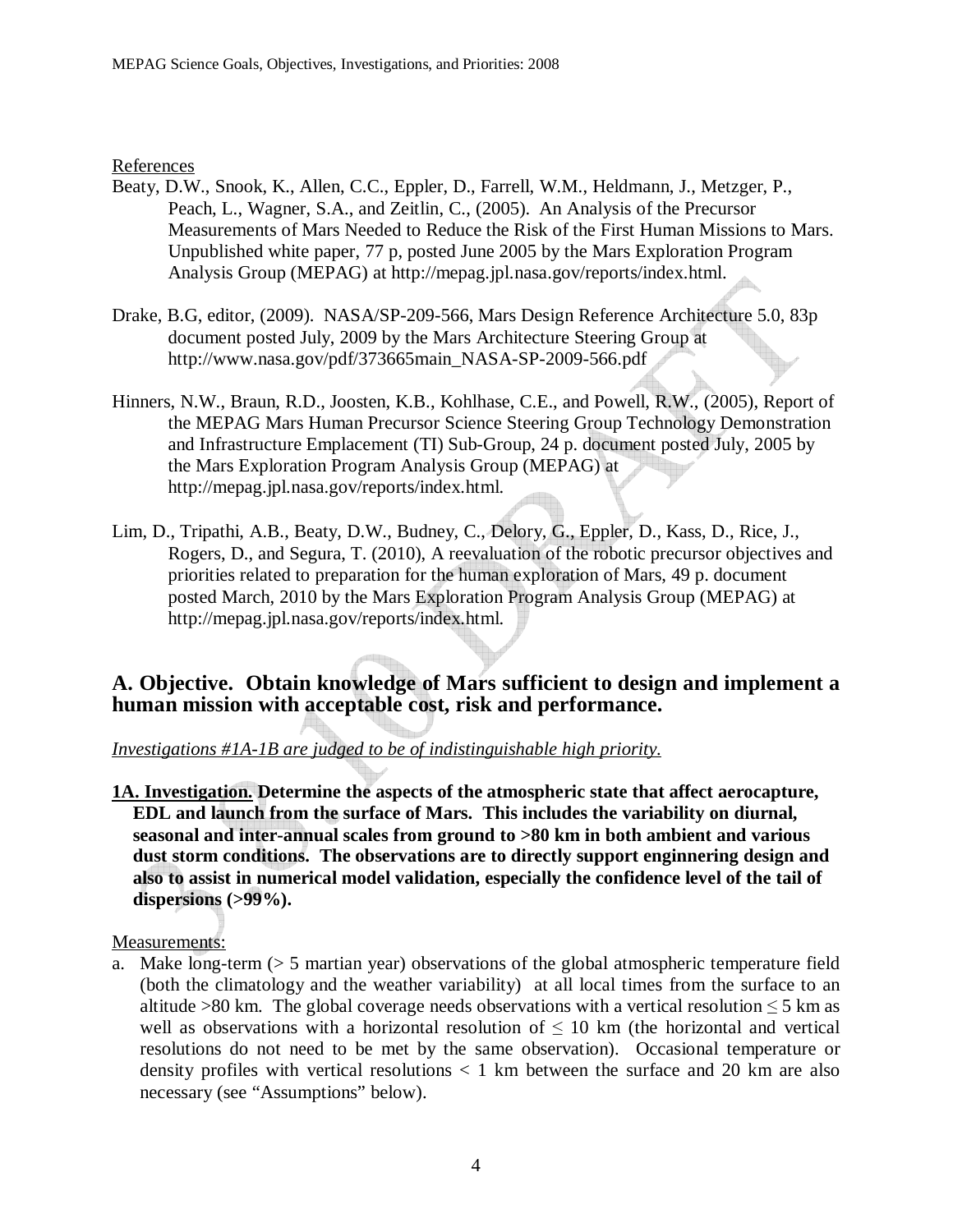- b. Make global measurements of the vertical profile of aerosols (dust and water ice) at all local times between the surface and >60 km with a vertical resolution  $\leq$  5 km. These observations should include the optical properties, particle sizes and number densities.
- c. Monitor surface pressure in diverse locales over multiple martian years to characterize the seasonal cycle, the diurnal cycle (including tidal phenomena) and to quantify the weather perturbations (especially due to dust storms). The selected locations are designed to validate global model extrapolations of surface pressure. The measurements need to be continuous with a full diurnal sampling rate  $> 0.1$  Hz and a precision of  $10^{-2}$  Pa [TBV]. Surface meteorological packages (including temperature, surface winds and relative humidity) and upward looking remote sounding instruments (high vertical resolution temperature and aerosol profiles below ~10 km) are necessary to validate model boundary schemes.
- d. Globally monitor the dust and aerosol activity, especially large dust events, to create a long term dust activity climatology (> 10 martian years).

### Assumptions:

• We have not reached agreement on the minimum number of atmospheric measurements described above, but it would be prudent to instrument all Mars atmospheric flight missions to extract required vehicle design and environment information. Our current understanding of the atmosphere comes primarily from orbital measurements, a small number of surface meteorology stations and a few entry profiles. Each landed mission to Mars has the potential to gather data that would significantly improve our models of the Martian atmosphere and its variability. It is thus desired that each opportunity be used to its fullest potential to gather atmospheric data. Reconstructing atmospheric dynamics from tracking data is useful but insufficient. Properly instrumenting entry vehicles would be required.

**1B. Investigation. Determine if the martian environments to be contacted by humans are free, to within acceptable risk standards, of biohazards that may have adverse effects on the crew who may be directly exposed while on Mars, and on other terrestrial species if uncontained martian material is returned to Earth. Note that determining that a landing site and associated operational scenario is sufficiently safe is not the same as proving that life does not exist anywhere on Mars.** 

### Measurements:

- a. Determine if extant life is widely present in the martian near-surface regolith, and if the airborne dust is a mechanism for its transport. If life is present, assess whether it is a biohazard. For both assessments, a preliminary desription of the required measurements is the tests described in the MSR Draft Test Protocol (Rummel et al., 2002). This test protocol will need to be regularly updated in the future in response to instrumentation advances and better understandings of Mars and of life itself.
- b. Determine the distribution of martian special regions (see also Investigation IV-2E below), as these may be "oases" for martian life. If there is a desire for a human mission to approach one of these potential oases, either the mission would need to be designed with special protections, or the potential hazard would need to be assessed in advance.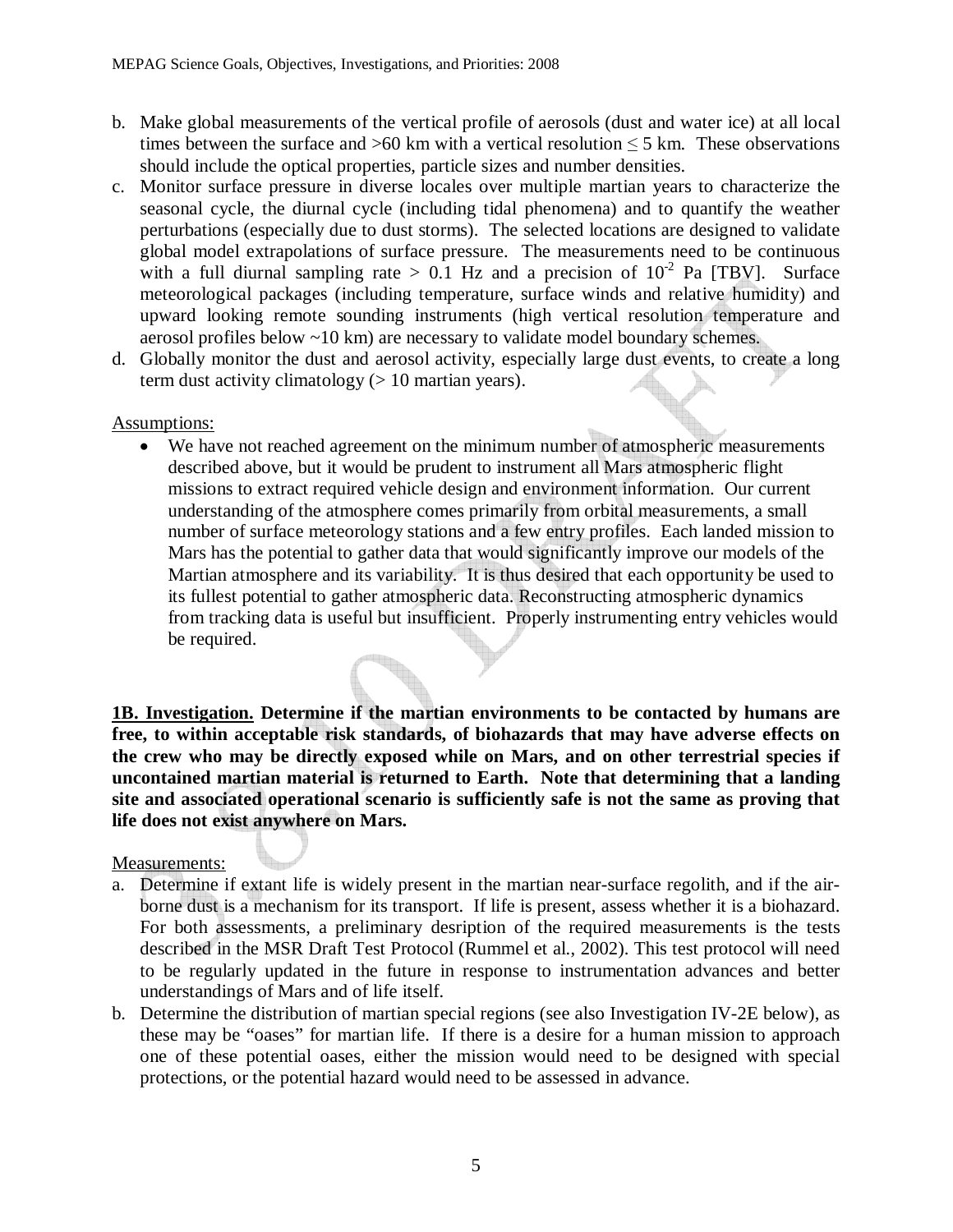#### Assumptions:

- It is assumed that for a human mission to the martian surface it will not be possible to break the chain of contact with Mars on the return journey. Thus, uncontained martian material would come back to the Earth's biosphere.
- Furthermore, it is assumed that if a surface mission has EVA activity, the astronauts will come into contact with uncontained martian material in the form of dust that enters their habitation environment.
- While a confirmation of extant life in either the near-surface regolith or globally circulating dust from in situ experiments would likely be deemed acceptable, by contrast an acceptable negative identification of similar properties could only be determined through returned sample analysis.
- The samples needed to test for dust-borne biohazards could be collected from any site on Mars that is subjected to wind-blown dust.
- At any site where dust from the atmosphere is deposited on the surface, a regolith sample collected from the upper surface would be sufficient--it is not necessary to filter dust from the atmosphere.

Rummel, J.D., Race, M.S., DeVincenzi, D.L., Schad, P.J., Stabekis, P.D., Viso, M., and Acevedo, S.E., editors. (2002) A Draft Test Protocol for Detecting Possible Biohazards in Martian Samples Returned to Earth [NASA=CP-20-02-211842], NASA Ames Research Center, Moffett Field, CA.

*Investigations #2A-2E are judged to be of indistinguishable medium priority.*

### **2A. Investigation. Characterize potential sources of water to support In Situ Resource Utilization (ISRU) for eventual human missions.**

### Measurements:

### *Hydrated minerals*

a. High spatial resolution maps of mineral composition and abundance. ISRU power estimates depend on mineral composition because of the different heating needs to extract water from each mineral type.

b. High spatial resolution maps of physical properties of H-bearing materials. Mechanical properties affect ISRU power estimates because of different power needs to process rock, soil, cemented soils, etc.

c. In-situ measurements at the landing site chosen for the human mission: a) in-situ verification of mineral volume abundance within the upper meter of the surface, b) measurement of the energy required to excavate/drill the H-bearing material and c) measurement of the energy required to extract water from the H-bearing material.

### *Subsurface ice*

d. High spatial resolution maps of subsurface ice depth and concentration within the upper 2 meters of the surface.

e. In-situ measurements at the landing site chosen for the human mission: a) in-situ verification of ice volume abundance within the upper 2 meters of the surface, b) measurement of the energy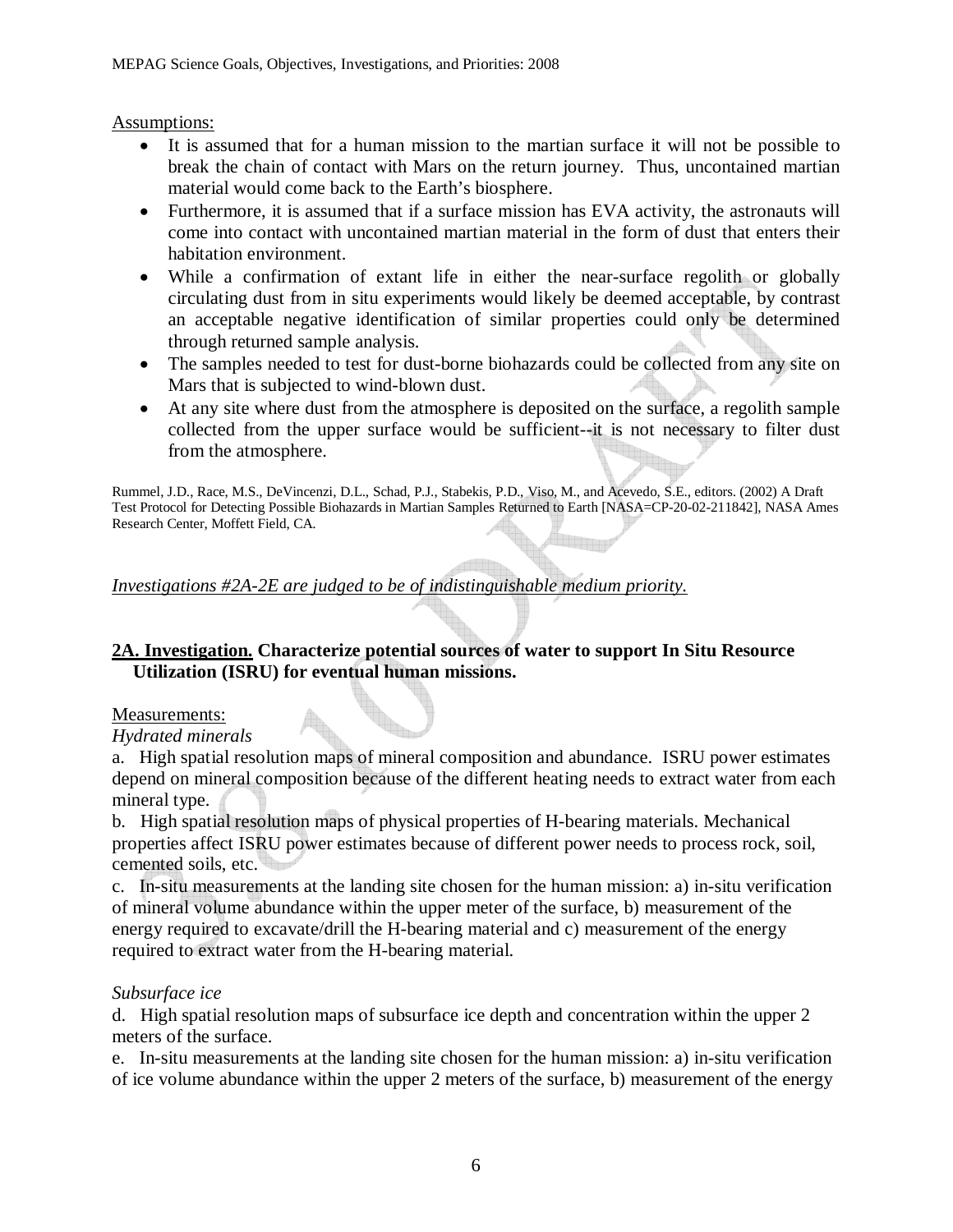required to excavate/drill the H-bearing material and c) measurement of the energy required to extract water from the H-bearing material.

#### *Atmospheric H-bearing trace gases*

- f. Higher spatial resolution maps of H-bearing trace gases within 2 meters of the surface.
- g. Assessment of the temporal (annual, seasonal, daily) variability of these gases.

#### Additional Information:

*Critical resources for DRA 5.0 are C, O, and H for both life support and ascent propellant. A key trade is the mass and power of the equipment needed to acquire and process these three commodities from martian sources compared to simply delivering them from Earth. The present state of knowledge from MGS, Mars Odyssey, MEx, MER, Phoenix and MRO are that H resources exist on Mars of sufficient quantity for ISRU. However, the understanding of the vertical and spatial distribution and the concentration of H in these resources is not sufficiently understood to be included in the latest DRA. DRA 5.0 was structured such that C and O would be obtained from the martian atmosphere and hydrogen would delivered from Earth.* 

*It has been determined that additional reconnaissance and characterization of H resources could provide enough information to include H resource utilization in a future version of the reference architecture. Because of the significant mass that could be saved, H-ISRU could have substantial impact on mission affordability and duration.* 

*At this time it is not known where human exploration on Mars may occur. However, a key implication is that delivery of high-mass ISRU processing equipment to a single site on Mars would likely cause future missions to return to the same site. Returning to a single site may not be in line with mission objectives and this must be taken into account.* 

*For H-ISRU to be further considered and possibly incorporated into a future version of the reference architecture, the preceding measurements of H resources are recommended. These resource types were prioritized based on geological potential, ease of characterization, and likely latitudinal and/or planetary protection constraints on the mission. Note that subsurface liquid water and subsurface gas hydrates/clathrates were considered as potential H resources, however a) these theorized deposits have not yet been identified and b) their likely depths exceed ISRU access capabilities. Thus no measurements of these resource types are called for at this time.* 

*Hydrogen resource types:* 

*A. Hydrated minerals. Numerous deposits of hydrated silicate and sulfate minerals have been identified on Mars from spectroscopic measurements [e.g., Bibring et al. 2005]. These deposits are attractive candidates for ISRU because 1) they exist at the surface and therefore their spatial distributions are easy to constrain remotely, 2) they exist in a variety of locations across the globe and therefore provide many choices for mission landing sites, and 3) the low activity of water in these minerals precludes planetary protection issues. Limitations on existing measurements include: 1) uncertainty of volume abundance within the upper meter of the surface, 2) best available spatial resolution (~20 m/pixel) may not be sufficient for ISRU processing design, and 3) mechanical properties of H-bearing materials are not sufficiently constrained.* 

*Measurements needed (deposits in equatorial regions are of highest priority):* 

*B. Subsurface ice. Hydrogen measured at high latitudes by Mars Odyssey is likely in the form of subsurface ice [Boynton et al., 2002; Feldman et al. 2002; Mitrofanov et al. 2002]. In addition, theoretical models predict subsurface ice in some mid-latitude regions, particularly on poleward facing slopes [Aharonson and Schorghofer, 2006]. Indeed, ice at northern latitudes as low as 42° has been detected in fresh craters using high resolution imaging and spectroscopy. Based on observed sublimation rates and the color of these deposits, the ice is thought to be nearly pure with <1% debris concentration [Byrne et al. 2009]. Pure subsurface ice and other ice-cemented soil were also detected by the Phoenix mission [Smith et al., 2009]. Clearly subsurface ice deposits have ISRU po-*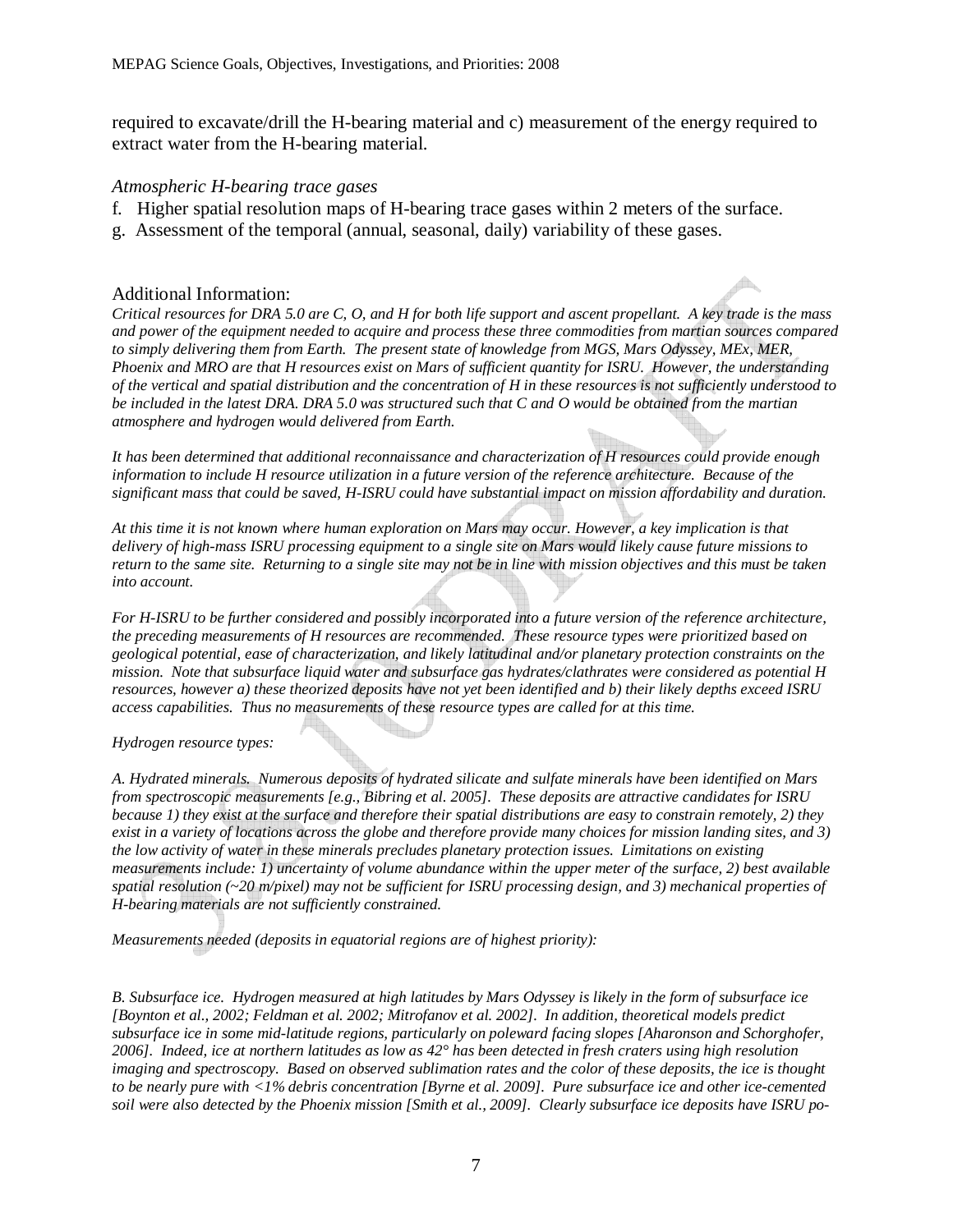*tential, but are ranked lower than deposits of hydrated minerals because 1) low-latitude ice deposits are currently thought to exist only in glacial deposits that are associated with high elevations and difficult topography, 2). Midlatitude deposits have substantial overburden that would make mining difficult (and in some cases are also in areas of difficult topography), and 3). Although high-latitude ices exists in flat-lying deposits at or near the surface, these locations would cause severe thermal and other problems for the mission.*

*C. Atmospheric H-bearing trace gases (such as methane gas seeps and transient ground fogs of water). Elevated concentrations of transient methane have been observed in specific regions of Mars, suggesting the possibility of methane gas seeps [Mumma et al., 2009]. At the Phoenix landing site, ground-level water ice clouds were observed to form via sublimation in the early morning hours and would dissipate during the day [Whiteway et al., 2009]. These types of localized, elevated concentrations of H have ISRU potential. These are ranked lower than hydrated minerals and subsurface ice because 1) the concentrations are probably not high enough to satisfy mission H needs*  alone, and 2) they apparently only occur in limited areas and would therefore limit landing site choices. However, *clearly more observations are needed to substantiate or refute these claims and to evaluate their ISRU potential.*

- Aharonson, O., and Schorghofer, N., 2006, Subsurface ice on Mars with rough topography:
	- Journal of Geophysical Research-Planets, v. 111, E11007, doi:10.1029/2005JE002636.
- Bibring, J. P., Langevin, Y., Gendrin, A., Gondet, B., Poulet, F., Berthe, M., Soufflot, A., Arvidson, R., Mangold, N., Mustard, J., Drossart, P., and Team, O., 2005, Mars surface diversity as revealed by the OMEGA/Mars Express observations: Science, v. 307, p. 1576-1581.
- Boynton, W. V., Feldman, W. C., Squyres, S. W., Prettyman, T. H., Bruckner, J., Evans, L. G., Reedy, R. C., Starr, R., Arnold, J. R., Drake, D. M., Englert, P. A. J., Metzger, A. E., Mitrofanov, I., Trombka, J. I., d'Uston, C., Wanke, H., Gasnault, O., Hamara, D. K., Janes, D. M., Marcialis, R. L., Maurice, S., Mikheeva, I., Taylor, G. J., Tokar, R., and Shinohara, C., 2002, Distribution of hydrogen in the near surface of Mars: Evidence for subsurface ice deposits: Science, v. 297, p. 81-85.
- Byrne, S., Dundas, C. M., Kennedy, M. R., Mellon, M. T., McEwen, A. S., Cull, S. C., Daubar, I. J., Shean, D. E., Seelos, K. D., Murchie, S. L., Cantor, B. A., Arvidson, R. E., Edgett, K. S., Reufer, A., Thomas, N., Harrison, T. N., Posiolova, L. V., and Seelos, F. P., 2009, Distribution of Mid-Latitude Ground Ice on Mars from New Impact Craters: Science, v. 325, p. 1674-1676.
- Feldman, W. C., Boynton, W. V., Tokar, R. L., Prettyman, T. H., Gasnault, O., Squyres, S. W., Elphic, R. C., Lawrence, D. J., Lawson, S. L., Maurice, S., McKinney, G. W., Moore, K. R., and Reedy, R. C., 2002, Global distribution of neutrons from Mars: Results from Mars Odyssey: Science, v. 297, p. 75-78.
- Mitrofanov, I., Anfimov, D., Kozyrev, A., Litvak, M., Sanin, A., Tret'yakov, V., Krylov, A., Shvetsov, V., Boynton, W., Shinohara, C., Hamara, D., and Saunders, R. S., 2002, Maps of subsurface hydrogen from the high energy neutron detector, Mars Odyssey: Science, v. 297, p. 78-81.
- Mumma, M. J., Villanueva, G. L., Novak, R. E., Hewagama, T., Bonev, B. P., DiSanti, M. A., Mandell, A. M., and Smith, M. D., 2009, Strong Release of Methane on Mars in Northern Summer 2003: Science, v. 323, p. 1041-1045.
- Smith, P. H., Tamppari, L. K., Arvidson, R. E., Bass, D., Blaney, D., Boynton, W. V., Carswell, A., Catling, D. C., Clark, B. C., Duck, T., DeJong, E., Fisher, D., Goetz, W., Gunnlaugsson, H. P., Hecht, M. H., Hipkin, V., Hoffman, J., Hviid, S. F., Keller, H. U., Kounaves, S. P., Lange, C. F., Lemmon, M. T., Madsen, M. B., Markiewicz, W. J., Marshall, J., Mckay, C. P., Mellon, M. T., Ming, D. W., Morris, R. V., Pike, W. T., Renno, N., Staufer, U., Stoker, C., Taylor, P., Whiteway, J. A., and Zent, A. P., 2009, H2O at the Phoenix Landing Site: Science, v. 325, p. 58-61.
- Whiteway, J. A., Komguem, L., Dickinson, C., Cook, C., Illnicki, M., Seabrook, J., Popovici, V., Duck, T. J., Davy, R., Taylor, P. A., Pathak, J., Fisher, D., Carswell, A. I., Daly, M., Hipkin, V., Zent, A. P., Hecht, M. H., Wood, S. E., Tamppari, L. K., Renno, N., Moores, J. E., Lemmon, M. T., Daerden, F., and Smith, P. H., 2009, Mars Water-Ice Clouds and Precipitation: Science, v. 325, p. 68-70.

#### **2B. Investigation. Characterize in detail the ionizing radiation environment at the martian surface, distinguishing contributions from the energetic charged particles that penetrate the atmosphere, secondary neutrons produced in the atmosphere, and secondary charged particles and neutrons produced in the regolith.**

#### Measurements:

a. Identify charged particles from hydrogen to iron by species and energy from 10 to 100 MeV/nuc, and by species above 100 MeV/nuc.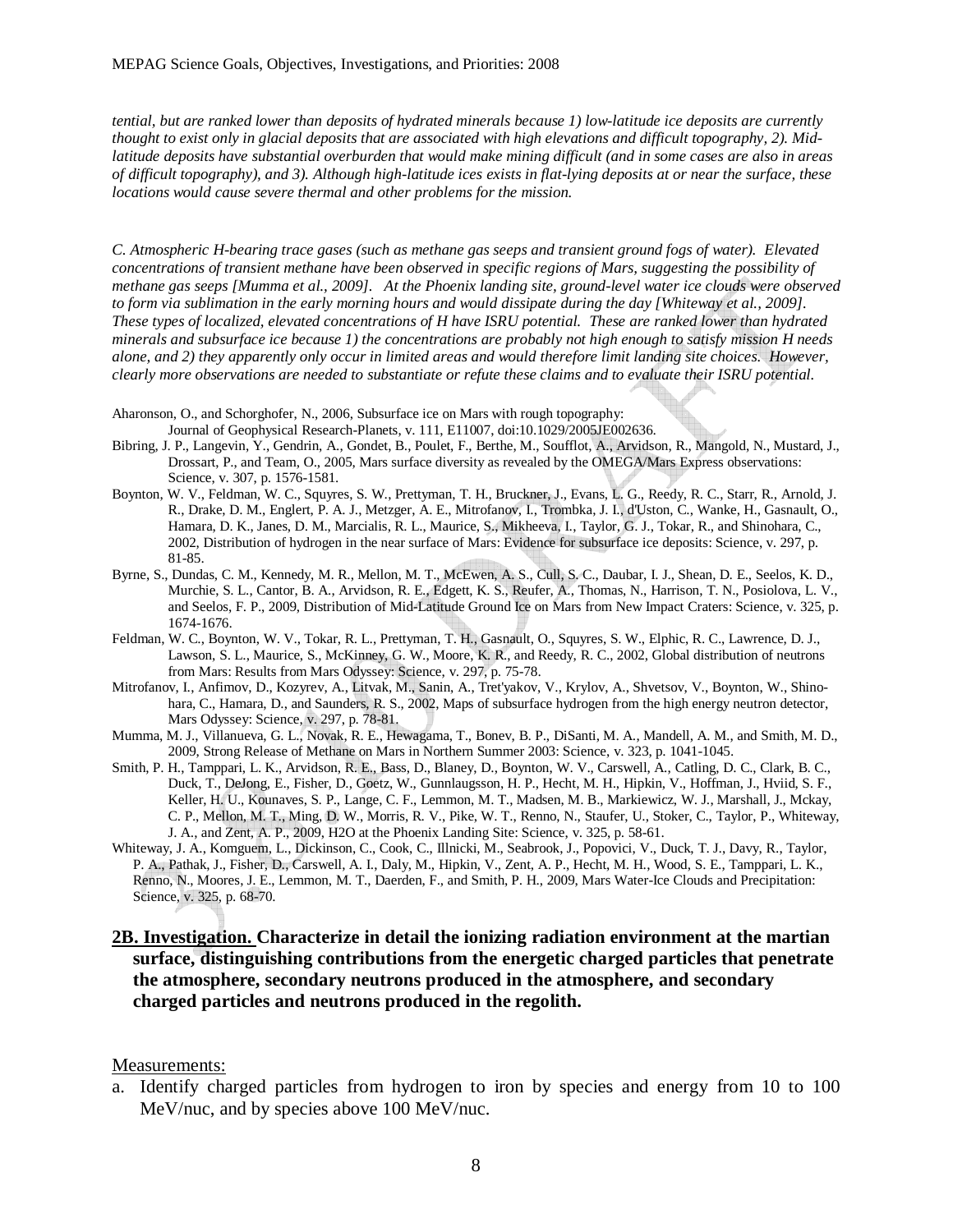- b. Measurement of neutrons with directionality. Energy range from  $\langle 10 \text{ keV to } \rangle 100 \text{ MeV}$ .
- c. Simultaneous with surface measurements, a detector should be placed in orbit to measure energy spectra in Solar Energetic Particle events.

## **2C. Investigation. Determine the possible toxic effects of martian dust on humans.**

### Measurements:

- a. Assay for chemicals with known toxic effect on humans. Of particular importance are oxidizing species (e.g., CrVI) associated with dust-sized particles. May require a sample returned to Earth as previous assays haven't been conclusive enough to retire risk.
- b. Fully characterize soluble ion distributions, reactions that occur upon humidification and released volatiles from a surface sample and sample of regolith from a depth as large as might be affected by human surface operations. Previous robotic assays (Phoenix) haven't been conclusive enough to significantly mitigate this risk.
- c. Analyze the shapes of martian dust grains with a grain size distribution (1 to 500 microns) sufficient to assess their possible impact on human soft tissue (especially eyes and lungs).

## **2D. Investigation. Assess atmospheric electricity conditions that may affect TAO and human occupation.**

Measurements:

- a. Measure the magnitude and dynamics of any quasi-DC electric fields that may be present in the atmosphere as a result of dust transport or other processes, with a dynamic range of 5 V/m-80 kV/m, with a resolution  $\Delta V=1V$ , over a bandwidth of DC-10 Hz (measurement rate  $= 20$  Hz)
- b. Determine if higher frequency (AC) electric fields are present between the surface and the ionosphere, over a dynamic range of  $10 \text{ uV/m} - 10 \text{ V/m}$ , over the frequency band 10 Hz-200 MHz. Power levels in this band should be measured at a minimum rate of 20 Hz and also include time domain sampling capability.
- c. Determine the electrical conductivity of the Martian atmosphere, covering a range of at least  $10^{-15}$  to  $10^{-10}$  S/m, at a resolution  $\Delta S = 10\%$  of the local ambient value.
- d. Determine the electrical conductivity of the ground, measuring at least  $10^{-13}$  S/m or more, at a resolution ∆S of 10% of the local ambient value
- e. Determine the charge on individual dust grains equal to a value of  $10^{-17}$  C or greater, for grains with a radius between 1-100 µm
- f. Combine the characterization of atmospheric electricity with surface meteorological and dust measurements to correlate electric forces and their causative meteorological source for more than 1 martian year, both in dust devils and large dust storms (i.e., may be combined with objective 1A. c.)

**2E. Investigation. Determine the martian environmental niches that would meet the definition (as it is maintained by COSPAR) of "special region\*". It is necessary to consider both naturally occurring special regions, and those that might be induced by the (human-**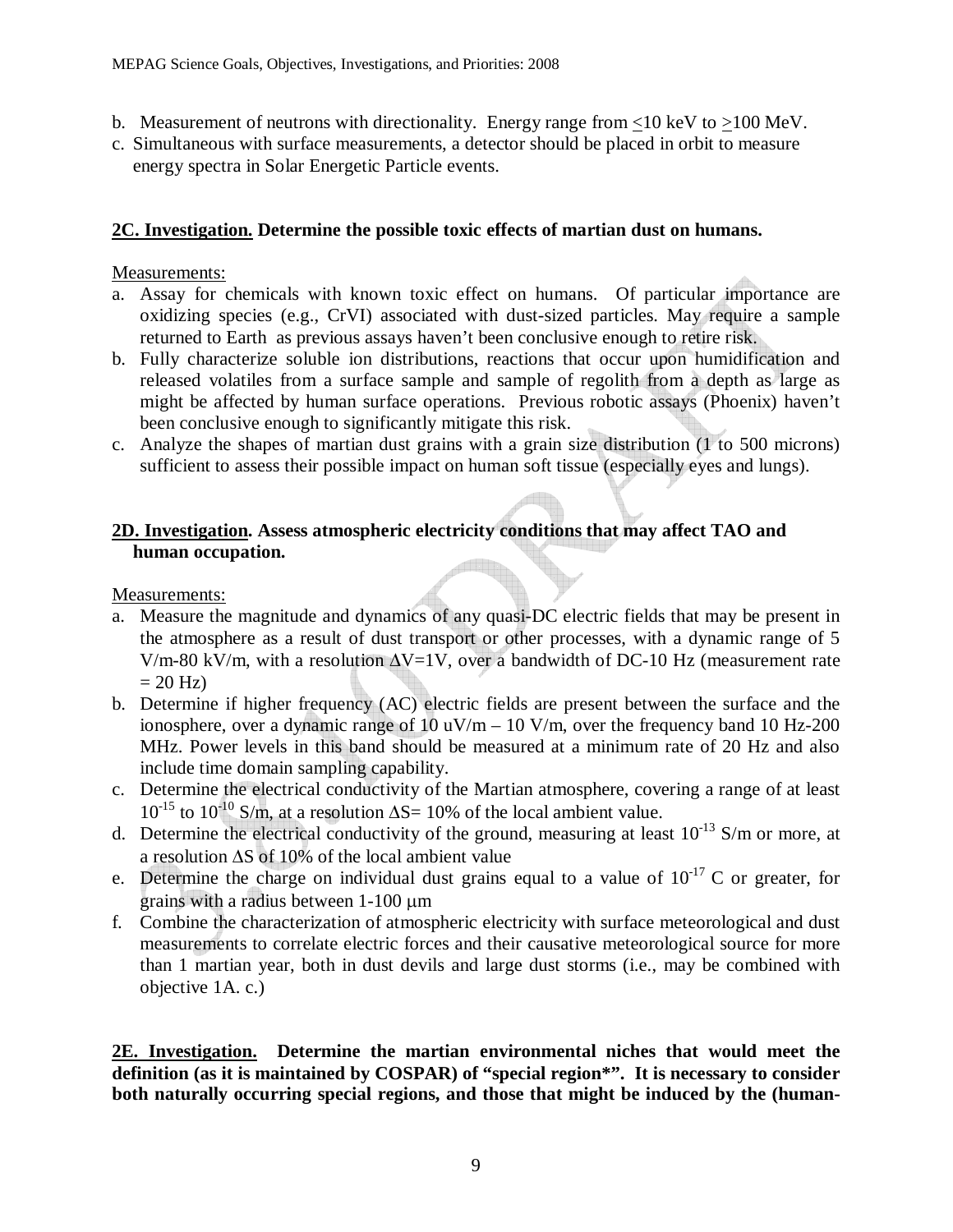#### **related) missions envisioned. Evaluate the vulnerability of any special regions identified to terrestrial biological contamination, and the rates and scales of the martian processes that would allow for the potential transport of viable terrestrial organisms to these special regions.**

#### Measurements:

- a. Map the distribution of naturally occurring surface special regions as defined by COSPAR (see note below). One key investigation strategy is change detection.
- b. Characterize the survivability at the martian surface of terrestrial organisms that might be delivered as part of a human landed campaign, including their response to oxidation, desiccation, and radiation.
- c. Map the distribution of trace gases, as an important clue to the potential distribution and character of subsurface special regions that cannot be directly observed either from the surface or from orbit.
- d. Determine the distribution of near-surface ice that could become an induced special region via a human mission. Orbital and landed measurements may be required to characterize such properties as thermal conductivity, structure, composition (soil probes, heat flow, electromagnetics, GPR).
- *\*Note: A Special Region is defined as "a region within which terrestrial organisms are likely to propagate, or a region which is interpreted to have a high potential for the existence of extant martian life. As of 2010, no Special Regions had definitively been identified, however as of this writing, HiRise has only covered 1% of the martian surface. It is presumed that the policy of protecting special regions from terrestrial contamination will continue into the era of human exploration.*

#### Additional Information:

*In the previous Goal IV document, a series of terrestrial based activities were proposed to meet the investigation objectives. As an example, it was suggested that modeling experiments involving thermodynamics and geologic principles be applied to determine how organic material communicates from the surface into the subsurface. To remain consistent with other sections of this document, which only suggest measurements that will affect future flight opportunities to Mars, all of these previous suggestions have been removed in the 2010 Goal IV Objective A4 details.*

**3. Investigation. Characterize the particulates that could be transported to hardware and infrastructure through the air (including both natural aeolian dust and other materials that could be raised from the martian regolith by ground operations), and that could affect engineering performance and** *in situ* **lifetime. Analytic fidelity sufficient to establish credible engineering simulation labs and/or performance prediction/design codes on Earth is required.** 

#### Measurements

a. A complete analysis of regolith and surface aeolian fines (dust), consisting of shape and size distribution, density, shear strength, ice content and composition, mineralogy, electrical and thermal conductivity, triboelectric and photoemission properties, and chemistry (especially chemistry of relevance to predicting corrosion effects), of samples of regolith from a depth as large as might be affected by human surface operations.